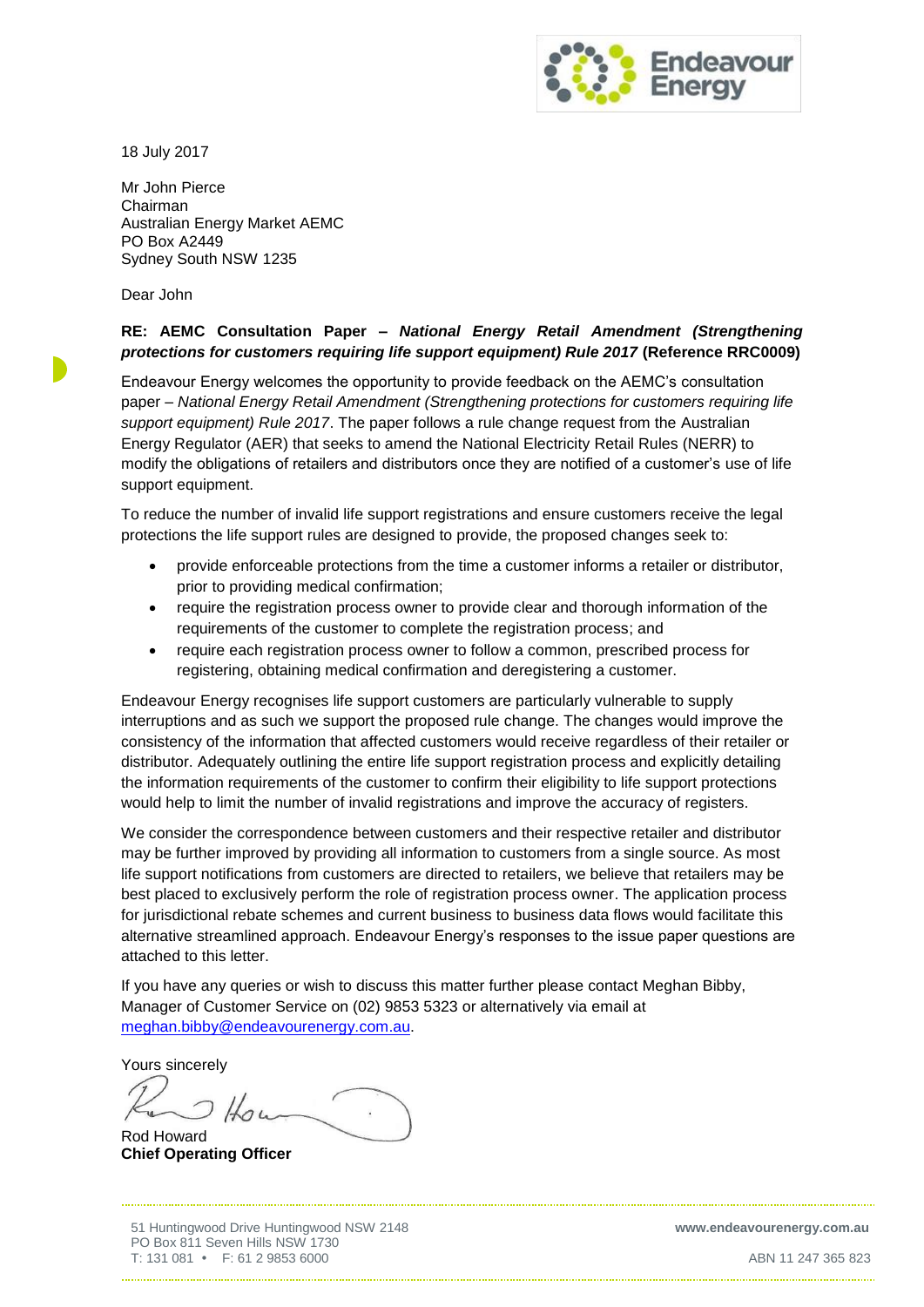

# **Responses to the AEMC's consultation paper questions**

## **1. The concerns the AER has identified with the life support rules**

## **(a) Has the AER accurately characterised the problems with the life support rules?**

Endeavour Energy agrees the AER has accurately characterised some of the issues with the life support rules. However, we believe the AER has not captured various issues with the current life support business to business data flows and the customer to market participant relationship.

## **2. The registration process**

### **(a) Please provide any information you have on the size of life support registers and how these have changed over time.**

The current number of life support registrations for Endeavour Energy as at May 2017 is 20,824. This represents approximately 2.2% of our total customer number. There has been a 25% increase in the number of registrations in the three years from 2014 to 2017.

| Year                      | June<br>2014 | June<br>2015 | June<br>2016 | May<br>2017 |
|---------------------------|--------------|--------------|--------------|-------------|
| Life support<br>customers | 16,769       | 18,933       | 20,223       | 20,824      |
| Annual %<br>change        |              | 13%          | 7%           | 3%          |

### **(b) Are the registration obligations proposed by the AER efficient and do they provide greater certainty and transparency for consumers and businesses? Are there more preferable arrangements?**

Endeavour Energy agrees that the AER's de-registration obligations provide greater certainty and transparency around the process to remove the life support registration where the medical certification has not been provided. However, we consider uncertainty may arise due to the nature of registration process flow of data which, through the current business to business rules, is from retailer to distributor.

If a life support customer initiates registration with a distributor, the distributor then contacts the relevant retailer to allow the retailer to also register the customer and trigger off the business to business notification. This is also the process that has been confirmed for the upcoming Power of Choice suite of changes commencing 1 December 2017. Following the proposed rule change, Endeavour Energy understands there will be no database of reference to enable a distributor or retailer to determine which party assumes the registration process owner role. This, despite the process outlined in the proposed rule change, may lead to confusion as to which party is required to provide the initial request for medical confirmation and other related activities.

Furthermore, the registration flow also does not recognise the various life support electricity rebate applications that are sent from life support customers to retailers. In NSW, retailers are required to deliver the life support rebate to eligible customers. This is required for every new customer transfer and every two years for existing customers (as a confirmation measure to ensure the rebate is only provided to eligible customers). The application process also required medical confirmation of the need for life support. As the rebate process involves retailers, a vast majority of life-support registrations occur with the retailer. We believe there may be an opportunity to develop a more efficient process by integrating life-support rebate applications and registrations.

## **(c) Are the notification arrangements between retailers and distributors sufficient to achieve the requirement of keeping registers up to date?**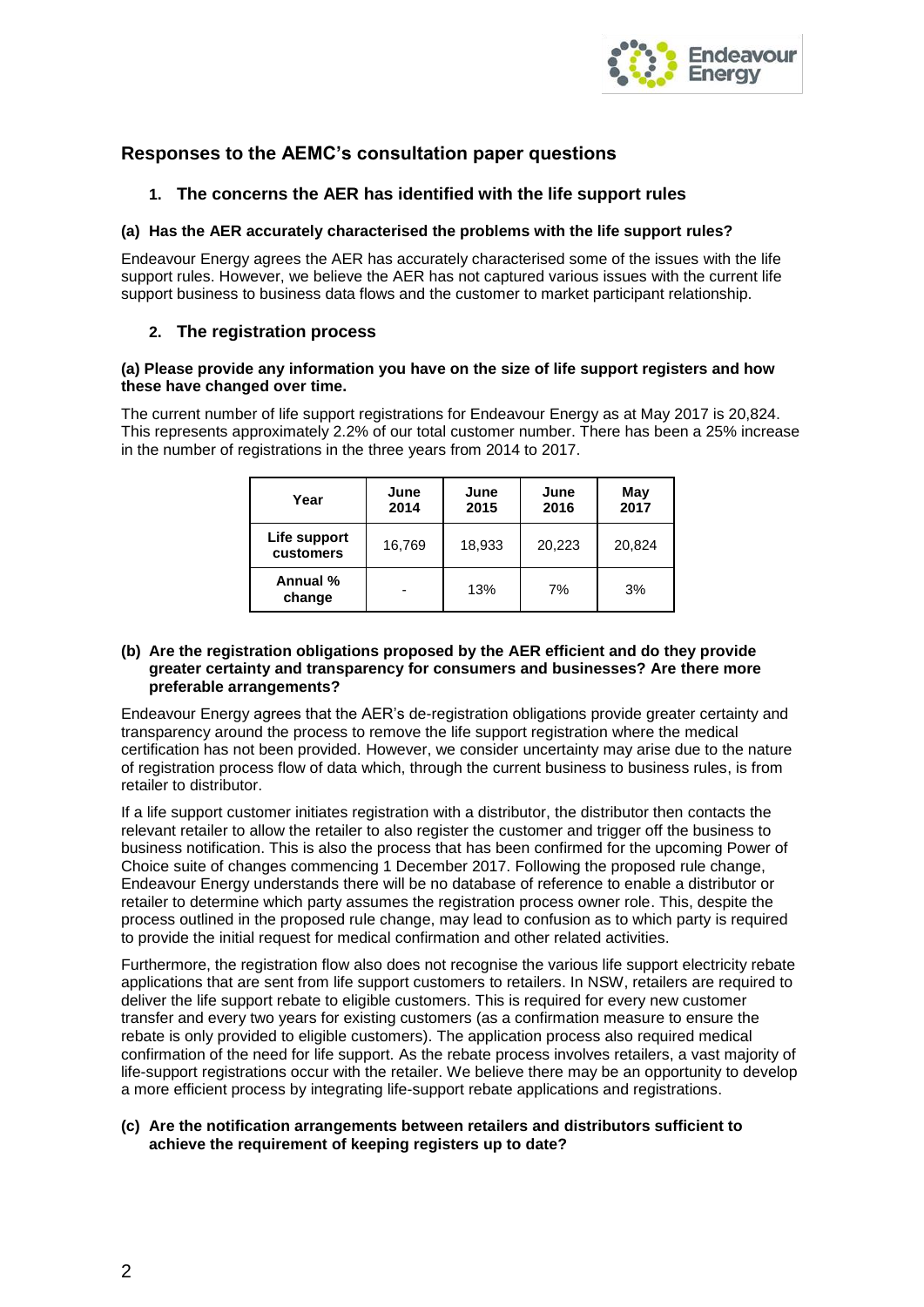

We suspect inaccurate life support registers have developed over time in part because of deficiencies of the notification processes between retailers and distributors.

Notification of life support currently requires a yes/no flag in the business to business transaction from retailer to distributor. This does not allow for customer registration notifications made to a distributor, nor does it allow for the flow of information about the life support registration (e.g. device type, appropriate contact details for any carers etc.) which enables a distributor to better manage life support customers during planned network outages and other activities. The rules also do not allow for the flexibility to remove a flag when only one party considers the flag is no longer legitimately required – leading to efforts aimed at convincing the other party that the flag should be removed.

### **(d) As a retailer or distributor, what additional costs would you incur to comply with the changes proposed to the registration process?**

To adhere to the increased obligations and processes of the proposed rule change, we would expect to incur additional one-off administrative, system development and software costs. There could also be potentially higher administration costs to manage increased volumes if the distributor becomes the process owner for a higher number of registrations.

### **(e) Does the information pack proposed in the rule change request provide the appropriate information?**

If life support registration occurs with the retailer, the proposed rule would require two packs of information to be sent to the customer. One from the retailer explaining the need for provision of medical evidence and one from the distributor to provide information on how to handle unplanned outages. It would be efficient and less confusing for the customer if these information requirements could be merged and delivered from a single party. Otherwise, we consider the information within the proposed pack to be appropriate.

# **3. The medical confirmation process**

## **(a) Is the medical confirmation process proposed in the rule change request appropriate for consumers, retailers and distributors?**

Providing customers sufficient time and opportunity to supply medical confirmation of the need for life support equipment is critical to ensure eligible customers are suitably protected. Endeavour Energy considers the medical confirmation process appropriate and supports adapting the clear timeframes set by the proposed rule.

## **(b) As a retailer or distributor, what additional costs would you incur to comply with the changes proposed to the registration process?**

Endeavour Energy would incur an initial cost of adapting our existing process to those proposed by the AER. There could also be potentially higher ongoing administration costs to manage increased volumes if the distributor becomes the registration owner for a higher number of registrations as currently the volume is very low and not automated.

# **4. The deregistration process**

## **(a) Does a voluntary process for deregistration strike the right balance between the needs of customers and businesses?**

We support amendments to the Rules which will allow the retailer or distributor to deregister a customer if, after having followed the proposed prescribed confirmation processes, the customer fails to provide the required medical confirmation. This process will allow retailers and distributors to prioritise the needs of current confirmed life support customers. It will ensure the protections are afforded only to those who have a genuine need for life support arrangements to be in place. We also support deregistration of premises when some customers advise that for a range of reasons, life support protection is no longer necessary at a premises e.g. the life support customer has